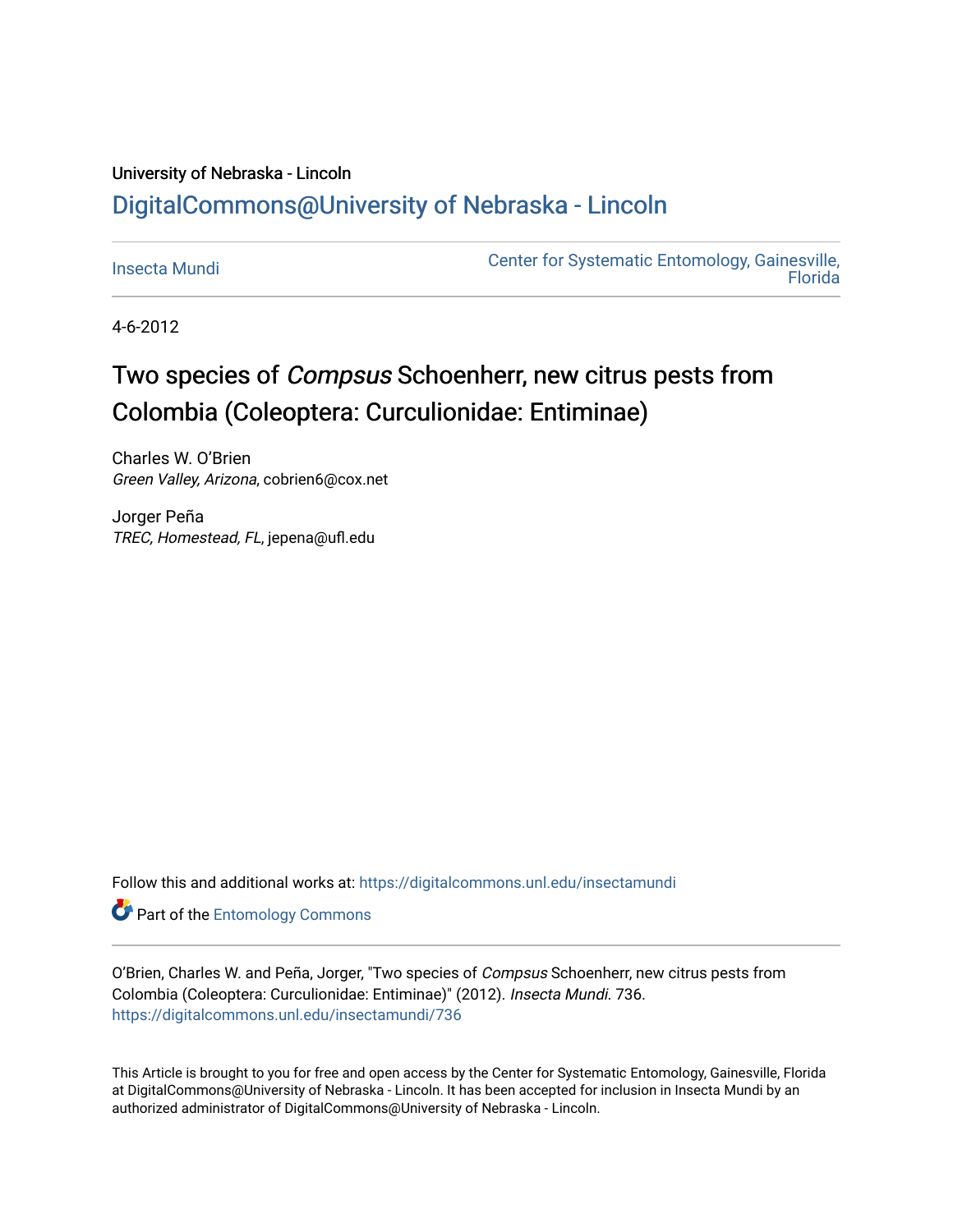# **Insecta MUNDI** A Journal of World Insect Systematics

## **0227**

Two species of *Compsus* Schoenherr, new citrus pests from Colombia (Coleoptera: Curculionidae: Entiminae)

> Charles W. O'Brien 2313 W. Calle Balaustre Green Valley, AZ 85622 cobrien6@cox.net

Jorge Peña **TREC** 18905 SW 280th Street Homestead, FL 33031 jepena@ufl.edu

Date of Issue: April 6, 2012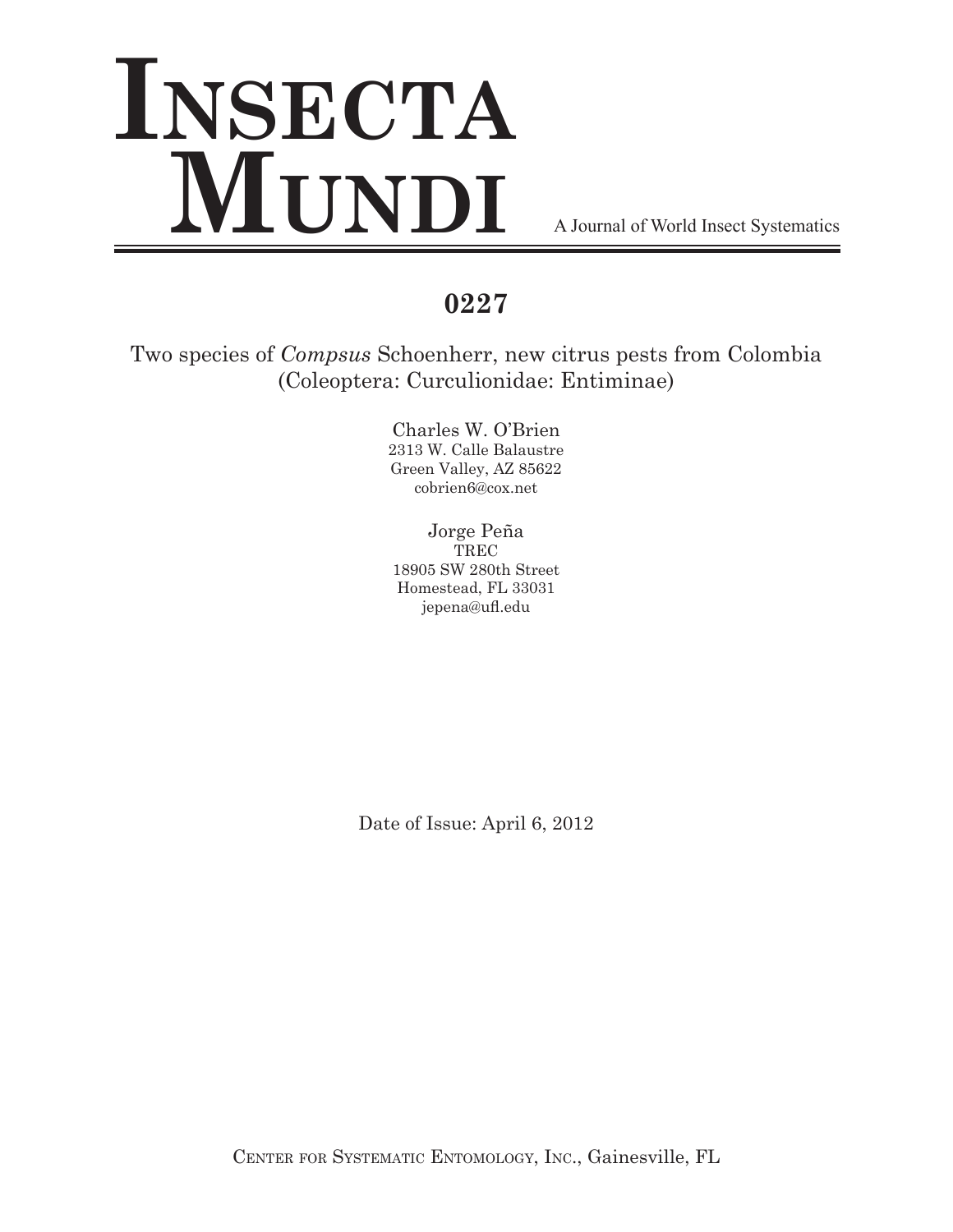Charles W. O'Brien and Jorge Peña Two species of *Compsus* Schoenherr, new citrus pests from Colombia (Coleoptera: Curculionidae: Entiminae) Insecta Mundi 0227: 1–13

**Published in 2012 by** Center for Systematic Entomology, Inc. P. O. Box 141874 Gainesville, FL 32614-1874 USA http://www.centerforsystematicentomology.org/

**Insecta Mundi** is a journal primarily devoted to insect systematics, but articles can be published on any non-marine arthropod. Topics considered for publication include systematics, taxonomy, nomenclature, checklists, faunal works, and natural history. **Insecta Mundi** will not consider works in the applied sciences (i.e. medical entomology, pest control research, etc.), and no longer publishes book reviews or editorials. **Insecta Mundi** publishes original research or discoveries in an inexpensive and timely manner, distributing them free via open access on the internet on the date of publication.

**Insecta Mundi** is referenced or abstracted by several sources including the Zoological Record, CAB Abstracts, etc. **Insecta Mundi** is published irregularly throughout the year, with completed manuscripts assigned an individual number. Manuscripts must be peer reviewed prior to submission, after which they are reviewed by the editorial board to ensure quality. One author of each submitted manuscript must be a current member of the Center for Systematic Entomology.

**Managing editor:** Paul E. Skelley, e-mail: insectamundi@gmail.com

**Production editors:** Michael C. Thomas, Brian Armitage and Ian Stocks

**Editorial board:** J. H. Frank, M. J. Paulsen

**Subject editors:** G.B. Edwards, J. Eger, A. Rasmussen, F. Shockley, G. Steck, Ian Stocks, A. Van Pelt, J. Zaspel

**Spanish editors:** Julieta Brambila, Angélico Asenjo

**Printed copies (ISSN 0749-6737) deposited in libraries of:** CSIRO, Canberra, ACT, Australia

Museu de Zoologia, São Paulo, Brazil Agriculture and Agrifood Canada, Ottawa, ON, Canada The Natural History Museum, London, Great Britain Muzeum i Instytut Zoologiczny PAN, Warsaw, Poland National Taiwan University, Taipei, Taiwan California Academy of Sciences, San Francisco, CA, USA Florida Department of Agriculture and Consumer Services, Gainesville, FL, USA Field Museum of Natural History, Chicago, IL, USA National Museum of Natural History, Smithsonian Institution, Washington, DC, USA Zoological Institute of Russian Academy of Sciences, Saint-Petersburg, Russia

#### **Electronic copies (On-Line ISSN 1942-1354, CDROM ISSN 1942-1362) in PDF format:**

Printed CD mailed to all members at end of year. Florida Center for Library Automation: http://purl.fcla.edu/fcla/insectamundi University of Nebraska-Lincoln, Digital Commons: http://digitalcommons.unl.edu/insectamundi/ Goethe-Universität, Frankfurt am Main: http://edocs.ub.uni-frankfurt.de/volltexte/2010/14363/

**Author instructions** available on the Insecta Mundi page at: http://www.centerforsystematicentomology.org/insectamundi/

Copyright held by the author(s). This is an open access article distributed under the terms of the Creative Commons, Attribution Non-Commercial License, which permits unrestricted non-commercial use, distribution, and reproduction in any medium, provided the original author(s) and source are credited. http://creativecommons.org/ licenses/by-nc/3.0/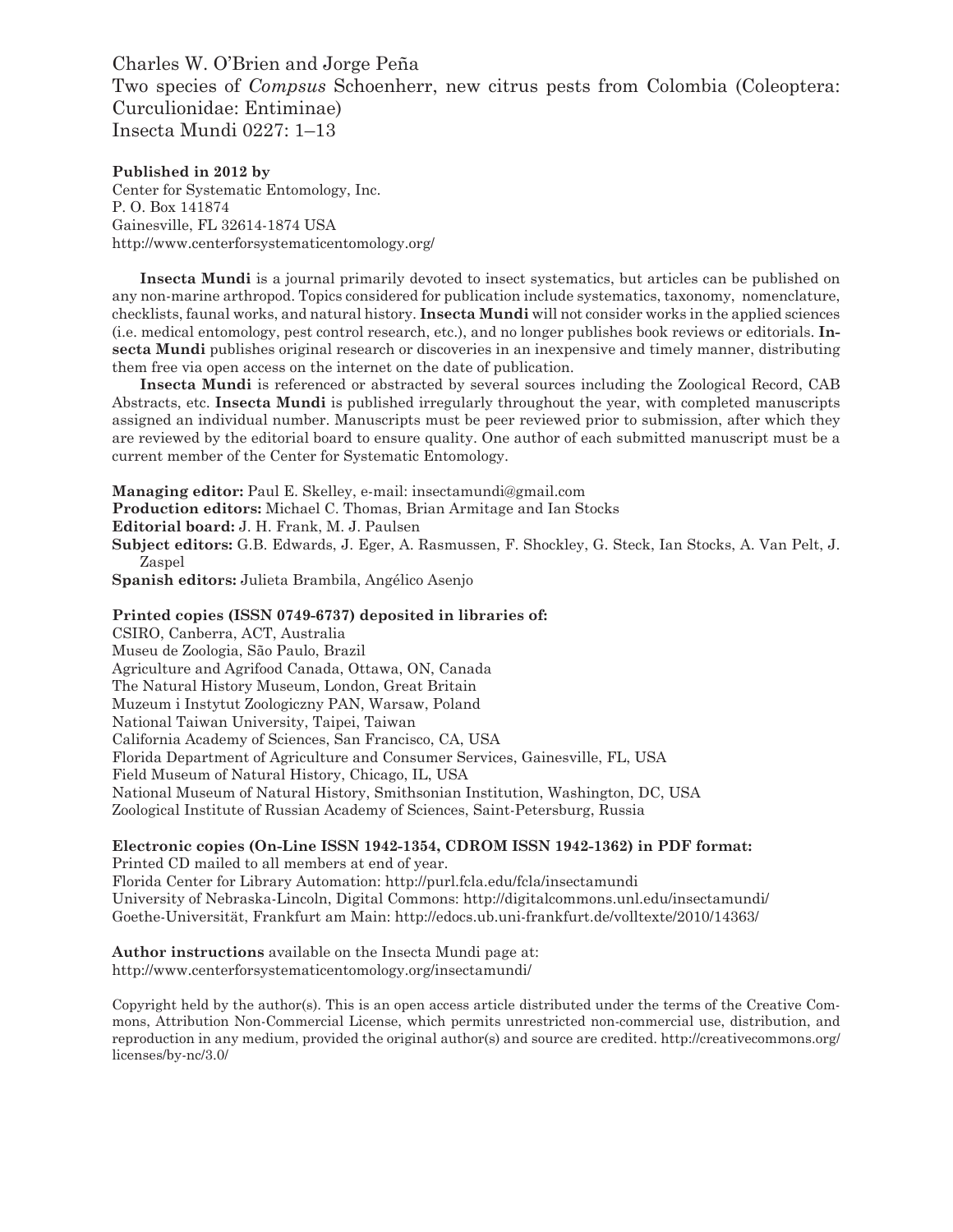Two species of *Compsus* Schoenherr, new citrus pests from Colombia (Coleoptera: Curculionidae: Entiminae)

Charles W. O'Brien 2313 W. Calle Balaustre Green Valley, AZ 85622 cobrien6@cox.net

Jorge Peña TREC 18905 SW 280th Street Homestead, FL 33031 jepena@ufl.edu

**Abstract**. Two species of the weevil genus *Compsus* Schoenherr (Coleoptera: Curculionidae: Entiminae) from Colombia are redescribed: *C. obliquatus* Hustache and *C.viridivittatus* (Guérin-Méneville). A key by Hustache in 1938, to 33 of the 34 recognized species of Colombian *Compsus* then known, is modified to include the one additional species. Habitus illustrations of males and females of the two species and illustrations of selected parts of the male and female genitalia are included. Nearly all of the specimens of these two species were collected on various species or varieties of citrus, indicating their potential as citrus pests in the future.

**Resumen**. Se redescriben dos especies de picudos del genero *Compsus* Schoenherr (Coleoptera: Curculionidae: Entiminae) colectadas en Colombia: *C. obliquatus* Hustache y *C. viridivittatus* (Guérin-Méneville). Se modifica la clave de identificación de Hustache de 1938 la cual incluye 33 a 34 especies conocidas de *Compsus* en ese entonces en Colombia. Se incluyen ilustraciones con las características físicas de machos y hembras de ambas especies e ilustraciones de partes seleccionadas de la genitalia de machos y hembras de las dos especies. Casi todos los especímenes de estas dos especies fueron colectadas en varias especies o variedades de cítricos, lo cual indica su futuro potencial como plagas de cítricos.

**Key words.** weevil, key, Eustylini

#### **Introduction**

*Compsus* Schoenherr (1823) is a genus of medium-sized to large weevils (6.30–21.70 mm) fully flighted and placed in the Curculionidae, Entiminae, Eustylini (Alonso-Zarazaga and Lyal 1999). They may be identified by the combination of the following traits: rostrum gradually widened anteriorly, nasal plate glabrous; scrobe superior and short, ending well before eyes; eyes dorsolateral, rounded or with truncate angled anterior margin; lacking ocular vibrissae; antennal scape elongate, usually extending well beyond eyes; anterior margin of elytra bisinuately expanding over posterior margin of prothorax; humeri well developed, angulate to rounded; striae 9 and 10 coalescing above hind coxae; foretibiae strongly to weakly mucronate; hind tibiae with articulating area squamose, and corbelle with very narrow glabrous space; and fully winged (Champion 1911; Anderson 2002).

The two species in this paper were sent to CWOB for identification and taken to European museums to be compared with types and authoritatively identified weevils. They were found to match specimens labeled as *C. viridilineatus* Jekel and *C. biramus* Jekel, which are both *nomina nuda*. However, Dr. Joachim Rheinheimer, who has a collection of hundreds of type photos as well as photos of other authoritatively identified specimens in numerous European museums, found that our two species were named validly as *C. obliquatus* Hustache and *C. viridivittatus* (Guérin-Méneville). Based on their potential to become serious pests of citrus, Colombian researchers need an authoritative identification of these species with valid scientific names to publish data on their life history, behavior, and control methods.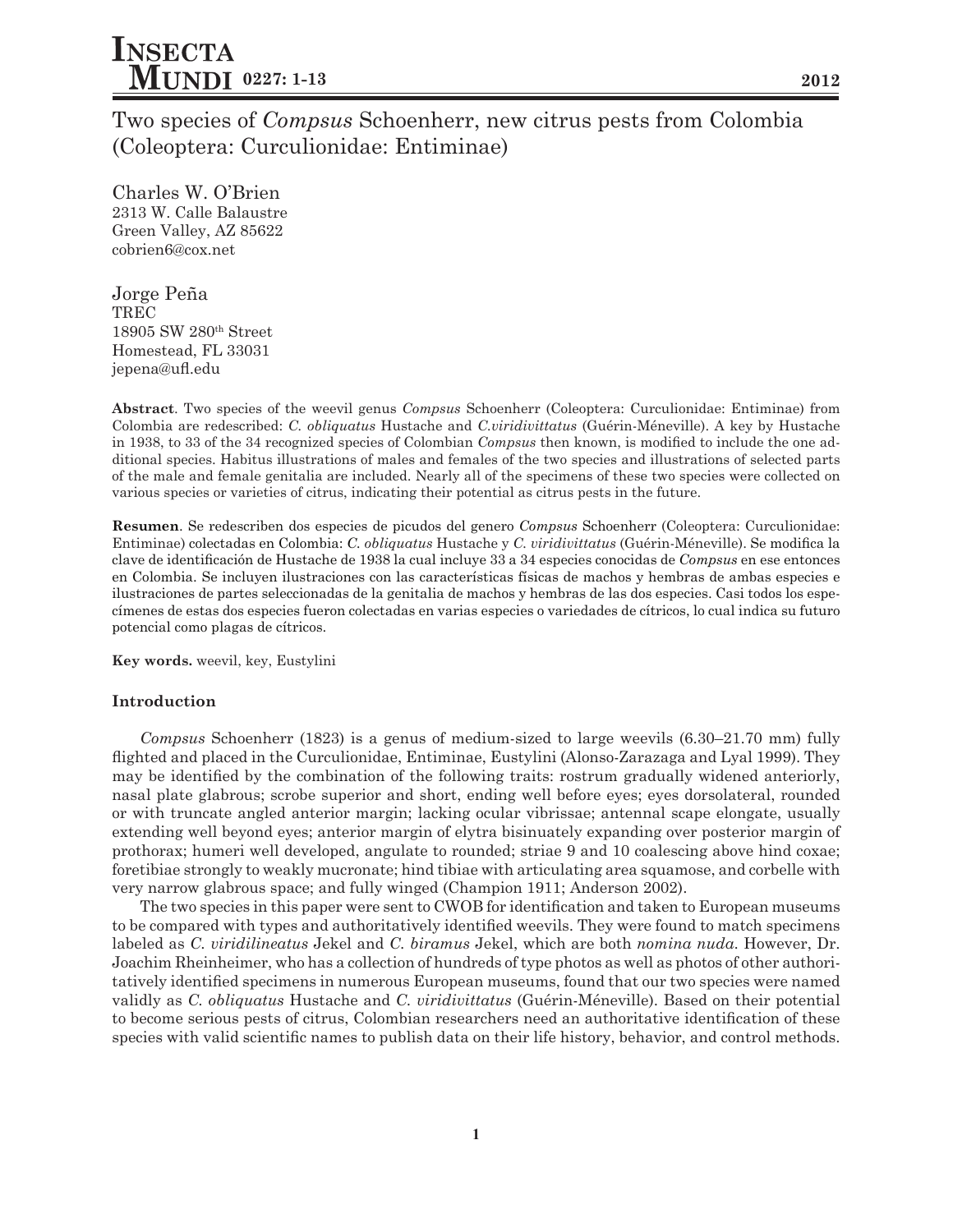#### **Materials and Methods**

Due to the diligence and efforts of many Colombian entomologists over several years, we have good series of freshly collected adult specimens of both species. In addition these collectors made a special effort to cite the hosts of the many populations sampled. Samples from most populations of both species were dissected to provide us with the genitalia of both sexes and the opportunity to use the sclerotized parts of the genitalia to assist in the objective identification of this difficult group.

The method of preparing specimens for dissection and clearing the genitalia is as follows: with dry specimens it is necessary to wet and soften the muscle and fat tissue that makes the specimens and their genitalia brittle. The entire adult specimen is placed in a beaker filled with distilled water with a few drops of liquid detergent added and then heated on a hot plate, stove or alcohol lamp. It is best to heat the solution to just below a bubbling boil, to avoid excessive bubbles, which make it more difficult to take the specimens out of the liquid. If a sample of specimens has the same data, a number of specimens can be prepared together in the same beaker, but material with different data should be prepared separately Once the specimens are softened, the abdomen can be removed, leaving the rest of the specimen intact and the membranous tergum can be removed with forceps and the genitalia separated from the sternum and placed in a 10 to 20% solution of KOH, and left in the liquid to clear away all muscle and soft tissues to produce the clean sclerotized and membranous parts of the genitalia for drawing, photography or comparison with other samples or illustrations.

Photographs were taken with a Syncroscopy Automontage system and retouched using Corel Paint Shop Pro™ Photo X2.

Label data are presented verbatim for most specimens, including the lack of decimal points in the minutes of many latitudes and longitudes. Any other label data changed for clarification is indicated with brackets, []. The following codens are used to indicate the collection in which the specimens are deposited (Arnett et al. 1993):

**ASUT**–Arizona State University, Tempe, Arizona

**BMNH**–The Natural History Museum, London, United Kingdom.

**CASC**–California Academy of Sciences, Golden Gate Park, San Francisco, CA.

**CMNC**–Canadian Museum of Nature Collection, Ottawa, ON, Canada.

**CWOB**–Charles W. O'Brien Collection, private, Green Valley, AZ.

**FSCA**–Florida State Collection of Arthropods, Gainesville, FL.

**UNCM**–Museo de Entomologia "Francisco Luis Garcia", Universidad de Antioquia, Medellin, Colombia **USNM**–National Museum of Natural History, Smithsonian Institution, Washington, DC.

The descriptive approach largely follows the format and style of O'Brien (1977). Terminology and spelling follow the Torre-Bueno Glossary of Entomology (Nichols 1989). Body length is measured along the midline of the pronotum plus elytron and the length of the head and rostrum combined to give the total length. This is done to get accurate length when the head and rostrum are bent downward or to the side changing the true length. Pronotal width is measured across the widest point on the pronotal disk. The width of the elytra is measured at their widest point.

#### **Taxonomy**

*Compsus* is a speciose genus with 101 valid species. These are mainly Neotropical with only one in the USA, four in the West Indies, six in Mexico and Central America, and 90 in South America (O'Brien and Wibmer 1982; Wibmer and O'Brien 1986). There have been a number of varieties described, but these have no nomenclatural standing. The last significant study on Neotropical *Compsus* was by Hustache (1938), in which he treated and keyed 40 species. This is the best study we have even though several of those species were synonymized and some placed in related genera. The current placement is indicated in the key in square brackets [ ]. The problem is that he keyed only his 40 new species and that is less than half of the known South American *Compsus*. The Guérin-Méneville species of *Compsus*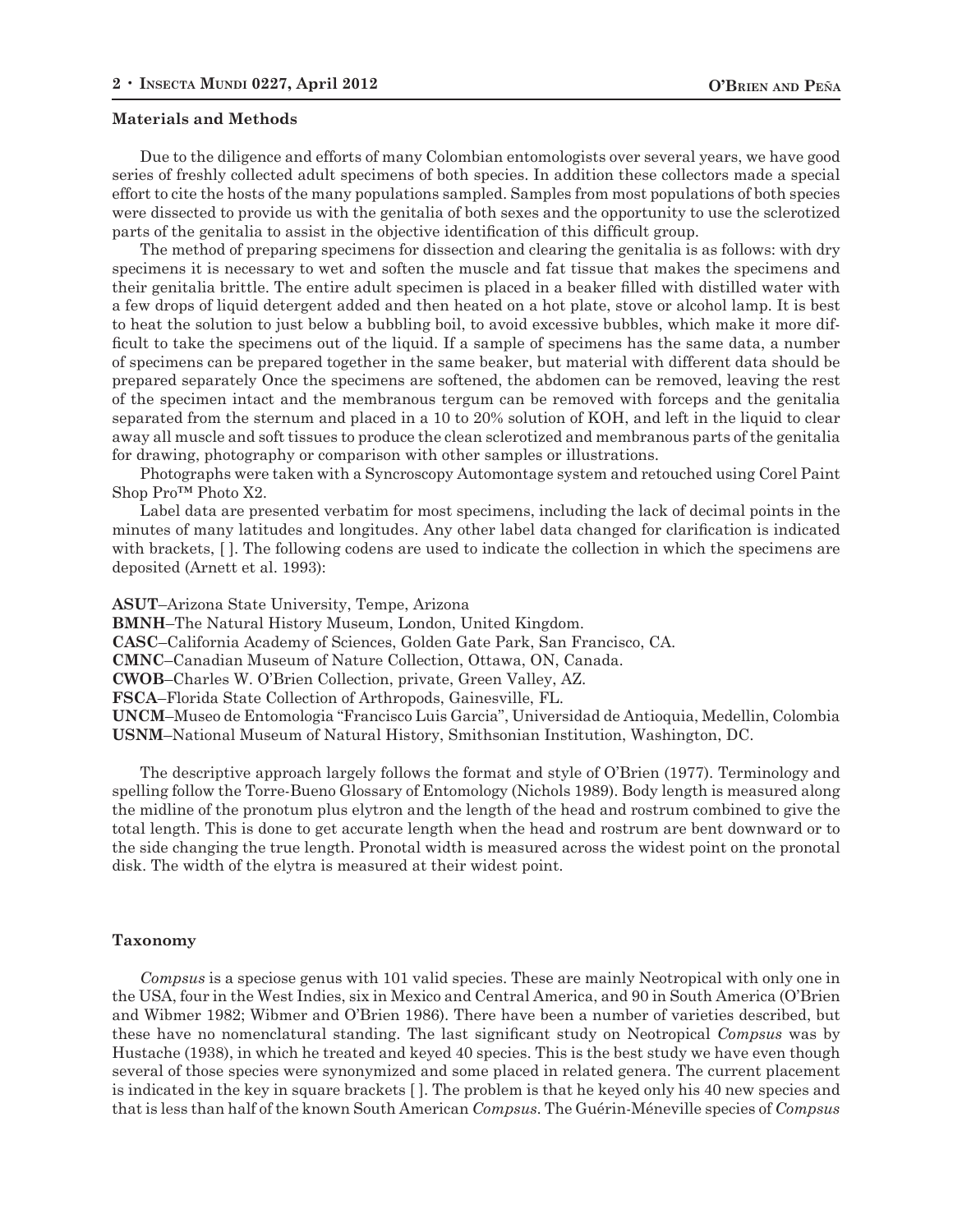was not included by Hustache, probably because it was unknown to him and it had been described in another genus, *Platyomus* Sahlberg (1823). Kuschel (1955) synonymized several of these species and some genera as well. We are modifying the key of Hustache to indicate the placement of both of these citrus species in relation to 20 of the 35 known Colombian species. There are 14 species of pre-1938 Colombian *Compsus* not included in the Hustache key, namely *C. aeruginosus* (Boheman), *C. ater* Kirsch, *C. bicarinatus* Kirsch, *C. bituberculatus* Kirsch, *C. bituberosus* Kirsch, *C. canescens* (Boheman), *C. deplanatus* Kirsch, *C. glaucus* (Boheman), *C. iris* Marshall, *C. lebasii* (Boheman), *C. placidus* (Boheman), *C. popayanus* Kirsch, *C. pugionatus* Marshall, and *C. zebra* Marshall. Only one species has been described from Colombia since the Hustache (1938) work and that species is *C. zebrinus* Voss (1953). This species is not closely related to the two species redescribed herein and can be distinguished from them by its convex black usually glabrous alternate intervals, with the remainder clothed with scintillating metallic green scales and with the third interval on the declivity forming a very strong tooth like tubercle. In addition, we know of 6 other probably new species from Colombia and it should be noted that there are a number of look-alike species in *Exorides* Pascoe and *Oxyderces* Schoenherr.

#### **Key to Colombian** *Compsus* **Schoenherr**

The following key was modified extensively from Hustache (1938), after translation from the original French.

| 1.                       | Antennal scape clavate, subcylindrical. Elytra with 3rd interval lacking tubercle on summit of                                                                                                                  |
|--------------------------|-----------------------------------------------------------------------------------------------------------------------------------------------------------------------------------------------------------------|
| $\overline{\phantom{m}}$ | Antennal scape pedunculate at base, compressed, wide, its sides parallel. Elytra with 3 <sup>rd</sup> interval<br>ending at summit of declivity with usually nacreous tubercle, in some specimens fawn colored. |
| 2(1).                    |                                                                                                                                                                                                                 |
| $3(1)$ .                 | Anterior femora more or less swollen but unarmed. Antennal scape slender to moderately thick.                                                                                                                   |
|                          | Anterior femora strongly swollen, armed with triangular and obtuse tooth. Antennal scape very                                                                                                                   |
|                          |                                                                                                                                                                                                                 |
| 4(3).                    | Third interval of elytra not or feebly costate but sharply raised in form of compressed tooth or                                                                                                                |
| $\overline{\phantom{m}}$ | Third interval behind middle of disc not or gradually raised and lacking tubercle10                                                                                                                             |
| $5(4)$ .                 | Posterior tubercle of third interval rounded or elongate, color not as in following species 6<br>Same tubercle in shape of flattened and horizontal tooth. Elytra white, suture in front, middle                |
|                          |                                                                                                                                                                                                                 |
| $6(5)$ .                 | Elytra at declivity having at most three tubercles, color not as in following species, undulate to                                                                                                              |
| $\equiv$                 | Each elytron behind apical $2/3$ with 7 separate tubercles, with largest on $3rd$ interval. Elytra                                                                                                              |
|                          |                                                                                                                                                                                                                 |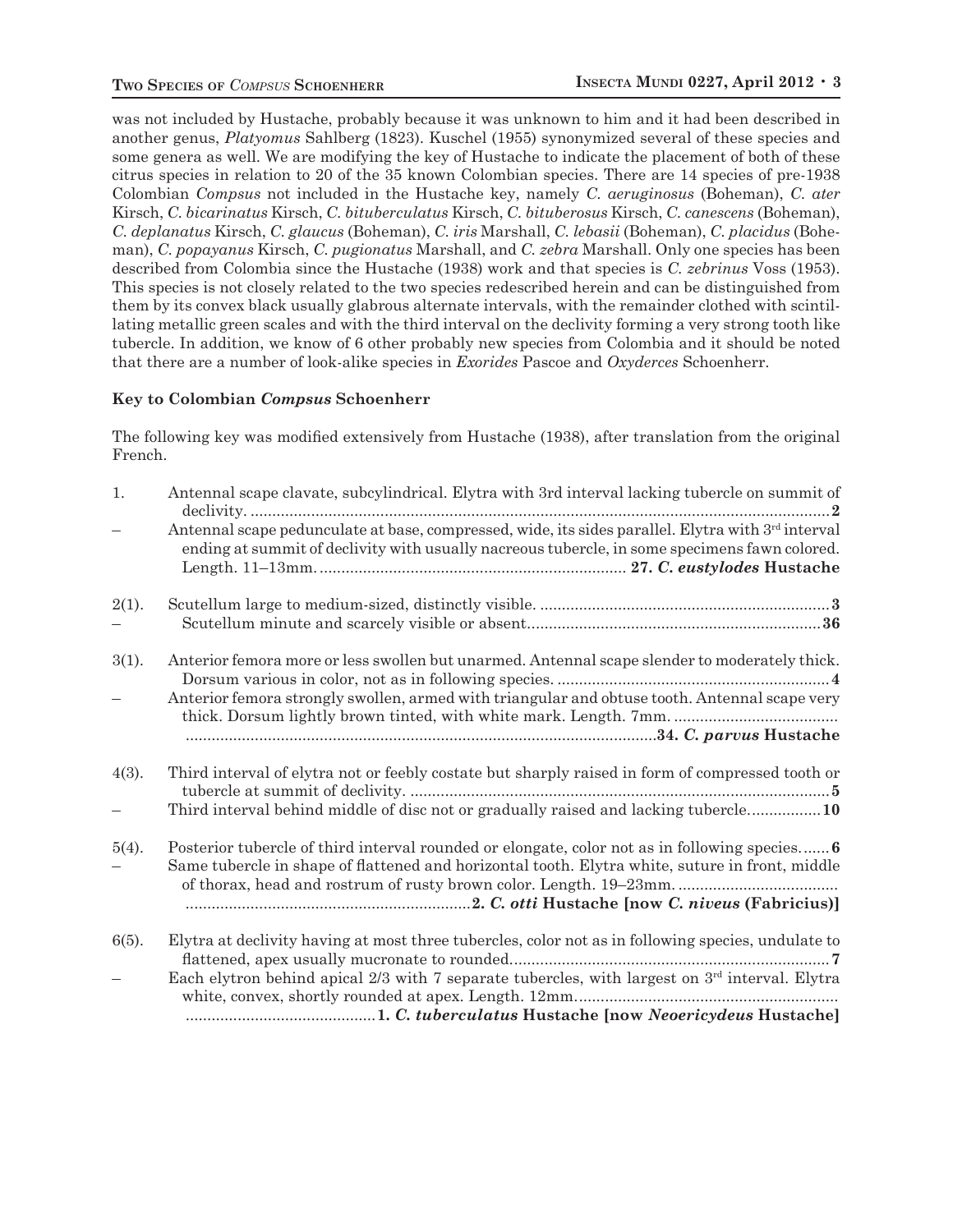### **4** • **Insecta Mundi 0227, April 2012 O'Brien and Pe**Ñ**<sup>a</sup>**

| $7(6)$ .  | Elytra wide, much wider than prothorax, with strongly produced humeri, with strong apical<br>Elytra narrow, scarcely wider than prothorax, with weakly developed not produced humeri,<br>mucrones short, 3rd interval elevated suddenly behind middle of disc forming thickened costa.<br>Greenish color, matte, partially tinted with brownish yellow. Length. 11mm |
|-----------|----------------------------------------------------------------------------------------------------------------------------------------------------------------------------------------------------------------------------------------------------------------------------------------------------------------------------------------------------------------------|
| 8(7).     | Disk of elytra smooth, not pustulate, color not as in following species, at most costate, not<br>Elytra green, disk with some pink pustules, posterior tubercles very large. Length. 12-                                                                                                                                                                             |
|           |                                                                                                                                                                                                                                                                                                                                                                      |
| $9(8)$ .  | Elytra with large foveoles, more or less confluent on sides, intervals rugulose and transversely<br>undulate, 3rd interval slightly elevated but not costate, coating white. Length. 18mm                                                                                                                                                                            |
|           | Elytra with distinct foveoles, aligned in double series, 3rd, 5 <sup>th</sup> , 7 <sup>th</sup> intervals elevated, feebly costate,<br>2nd costa $(5th$ interval) effaced in anterior half. Coating grayish brown, in some specimens                                                                                                                                 |
| $10(4)$ . |                                                                                                                                                                                                                                                                                                                                                                      |
|           | Elytra with intervals not costate, in some specimens $3^{rd}$ elevated behind middle of disc26                                                                                                                                                                                                                                                                       |
|           |                                                                                                                                                                                                                                                                                                                                                                      |
|           |                                                                                                                                                                                                                                                                                                                                                                      |
|           |                                                                                                                                                                                                                                                                                                                                                                      |
|           | 14(13). Intervals convex (except suture in front), odd-numbered intervals more elevated, all provided<br>with numerous white short setae, anterior edge of humeri feebly sinuate towards base. Length.                                                                                                                                                               |
|           | Intervals 3, 5, 7 costate, suture in front and other intervals flat, dorsal setae microscopic, anterior<br>edge of humeri strongly sinuate before base. Length. 13–18mm 4. C. albus Hustache                                                                                                                                                                         |
|           | 15(13). Tarsi white, femora with small green macula, median fascia of elytra oblique. Elytra with green                                                                                                                                                                                                                                                              |
|           | Tarsi in major part, head, and rostrum green. Elytra with six small maculae. Length. 15mm.                                                                                                                                                                                                                                                                           |
|           | 15a(15). Prothorax with blue or green vittae, median vitta not extending onto head, elytra with variable<br>length sutural vitta, often laterally extending behind onto $2nd$ and $3rd$ intervals, $4th$ interval<br>with interrupted vitta, transverse oblique fascia near middle (Fig. $1-4$ ) Length. $10 \text{ mm}$ . $(8.40-$                                  |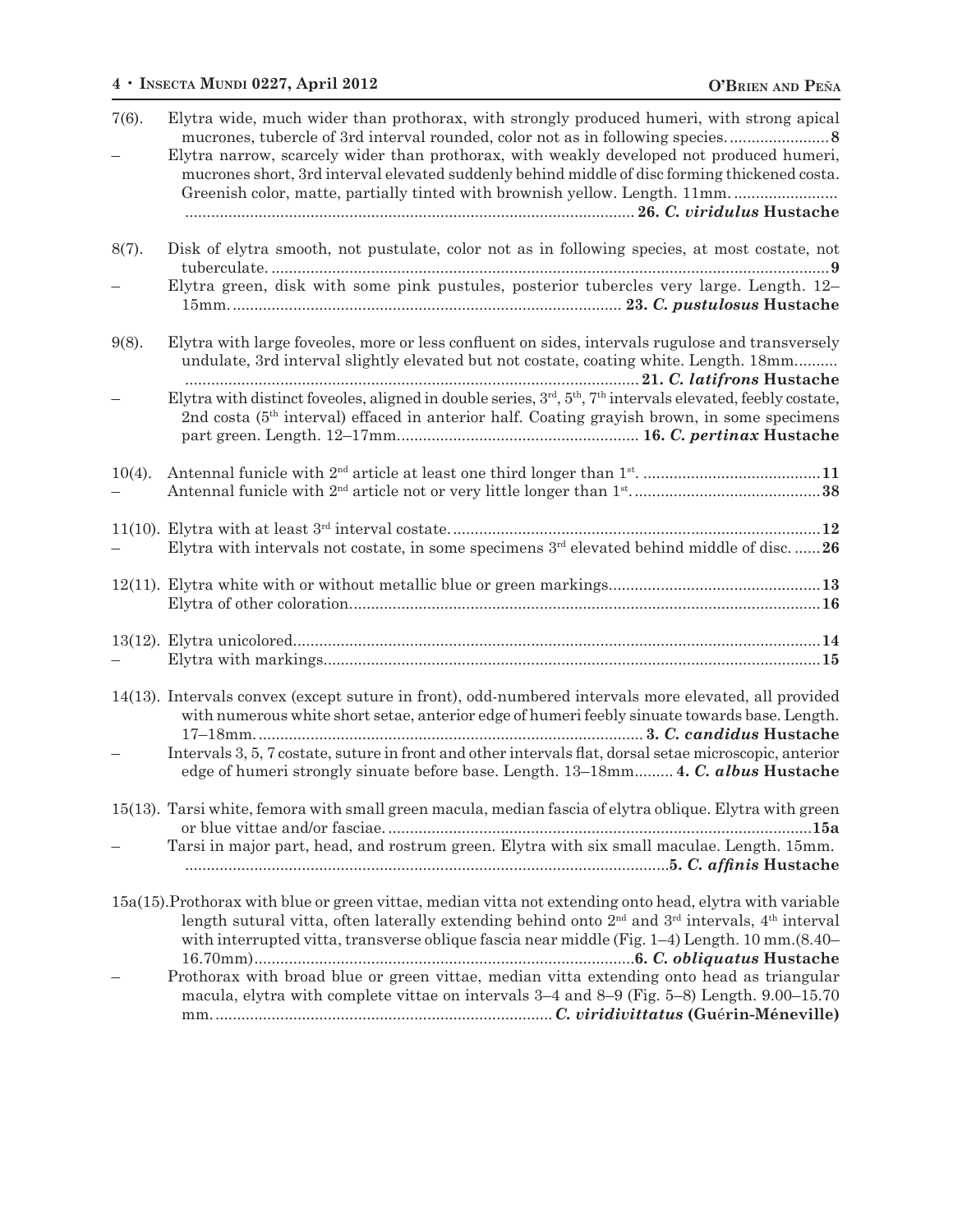| Elytra with 3rd, 5th, and 8th intervals costate, 8th towards middle bifurcate in two costae<br>prolonged behind, one on 8th, other on 7th interval, latter two intervals provided with two                                                                                                               |
|----------------------------------------------------------------------------------------------------------------------------------------------------------------------------------------------------------------------------------------------------------------------------------------------------------|
| 17(15). Elytra with alternate intervals pale or very dark, forming blue, white, green, or brown vittae.                                                                                                                                                                                                  |
|                                                                                                                                                                                                                                                                                                          |
| Elytra with uneven intervals green, even intervals chocolate brown. Length. 14–15mm.                                                                                                                                                                                                                     |
| Coating of elytra ashy grayish green, slightly tinted with grey-pearl, vittae not very distinct.                                                                                                                                                                                                         |
| $20(20)$ . Prothorax rather strongly rugose, squamulose or not, declivity at posterior of elytra at 60 $^{\circ}$ .<br>Prothorax feebly rugose, densely squamulose, declivity at posterior of elytra at 45°. Tibia, tarsi,<br>antennae, head and rostrum golden. Length. 18mm 8. C. delicatulus Hustache |
| 21(20). Elytra feebly costate with punctures small, densely squamulose, scarcely visible except along                                                                                                                                                                                                    |
| Elytra with costae strongly raised, with borders strongly notched with foveoles, latter posteriorly                                                                                                                                                                                                      |
| 22(17). Elytra at apex with at least rather elongate mucrones, color not as in following species23<br>Elytra at apex narrowly acuminate but not mucronate, 1st interval costate but flat in anterior<br>third. Head and rostrum purple violet. Length. 12–16mm 20. C. violaceus Hustache                 |
| 23(22). Second costa (5th interval) of elytra effaced in front, color not as in following species, not notched<br>on 5 <sup>th</sup> interval, not arched to form arc on declivity.                                                                                                                      |
| Elytra with costae little elevated but entire, white, ornate with line of brown-black, notched,<br>on 5 <sup>th</sup> interval just at posterior third, arched then within and itself united with opposite line<br>forming wide arc at summit of declivity. Length. 11–12mm18. C. azureipes Hustache     |
| 24(23). Elytra with coating brown or grayish, sometimes in part bluish, intermingled with numerous                                                                                                                                                                                                       |
| Elytra with coating brown tinted reddish brown in foveoles, costae little elevated, ending or                                                                                                                                                                                                            |
|                                                                                                                                                                                                                                                                                                          |
| Intervals convex, all provided with two rows of quite regular and quite long white setae, Length.                                                                                                                                                                                                        |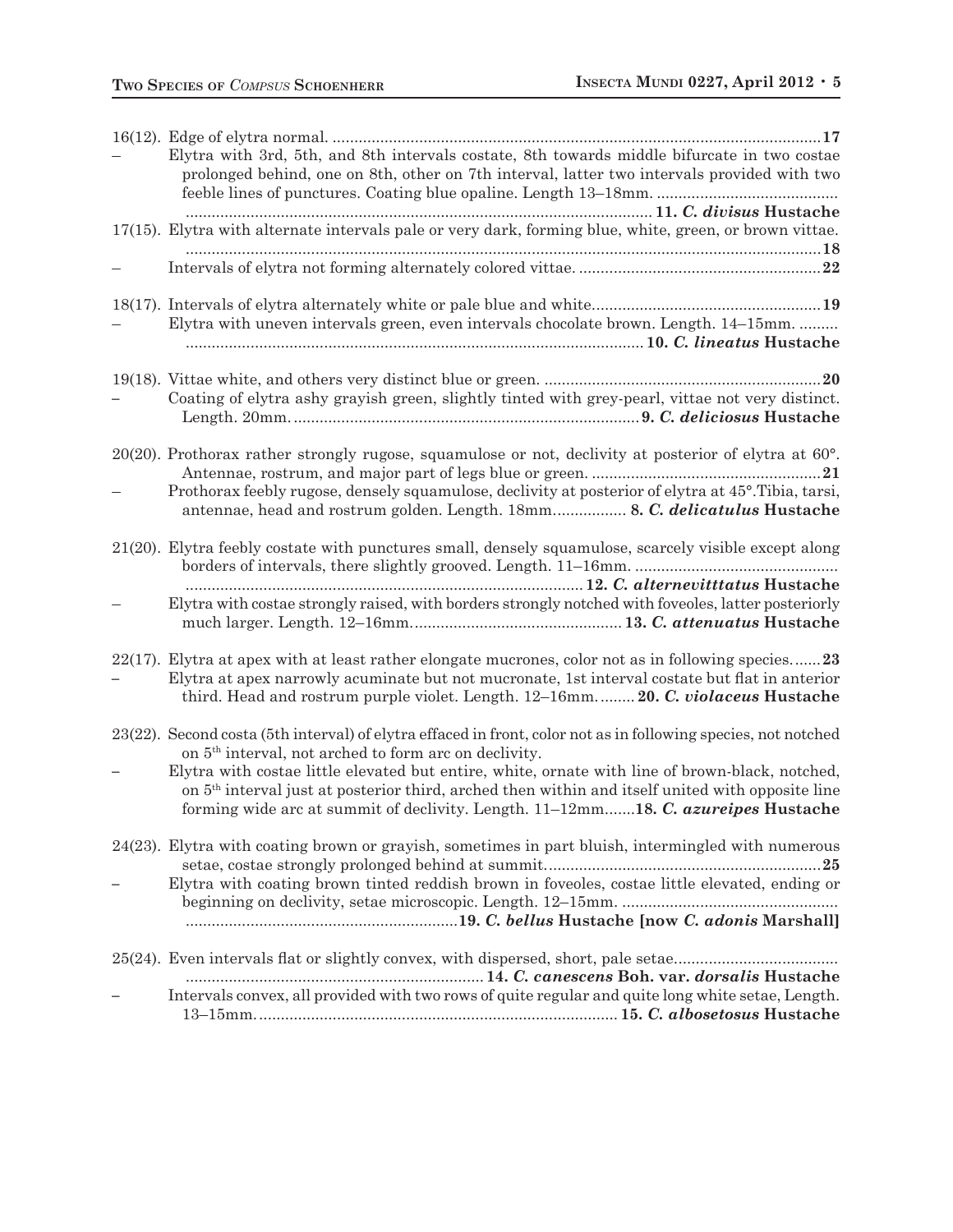## **6** • **Insecta Mundi 0227, April 2012 O'Brien and Pe**Ñ**<sup>a</sup>**

| 27(25). Elytra without maculae, intervals on disc flat or slightly convex and not rugose. Entirely green. 28                                                                                                                                                                                  |
|-----------------------------------------------------------------------------------------------------------------------------------------------------------------------------------------------------------------------------------------------------------------------------------------------|
| 28(27). Elytra with large punctures transverse and black, declivity at posterior of elytra at $60^{\circ}$ . Length.                                                                                                                                                                          |
| Elytra with small punctures, squamulose, declivity at posterior of elytra at 80°. Length. 16                                                                                                                                                                                                  |
| 29(27). Elytra with transverse black undulations, coating glossy green; tibiae, mid- and hind femora,<br>35. C. nigroundulatus Hustache [now Oxyderces mirandus (Pascoe)]                                                                                                                     |
| Elytra finely punctate, not undulate, each elytron with 5 large black maculae, declivital summit,<br>head, rostrum, and femora in part pearly reddish. Length. 11–13mm.                                                                                                                       |
|                                                                                                                                                                                                                                                                                               |
| Black pitch, coating beneath not very dense, small, round scales. not completely covering the<br>integument, elytra shortly acuminate at the summit, its foveoles large. Length. 8-13mm                                                                                                       |
| 31(30). Dorsal coating not white, extremities not blue, apex variable in presence or absence                                                                                                                                                                                                  |
| Coating dense, white, antennal funicle, extremities of tibiae and tarsi blue. Elytra coarsely                                                                                                                                                                                                 |
|                                                                                                                                                                                                                                                                                               |
| 33(32). Dorsal setae of elytra microscopic and sparse, 3rd interval at declivital summit gradually<br>34                                                                                                                                                                                      |
| Elytra reticulate on entire surface with very small maculae, with short bristles, 3rd interval<br>shortly costate behind middle of disc, costa distinct but ending abruptly posterior of declivity.<br>Coating beige slightly tinted with green, on tarsi and funicle ashy blue. Length. 13mm |
| 34(33). Coating matte reddish copper, intermixed with some scintillating green scales, green on antennae                                                                                                                                                                                      |
| Dorsal coating brown, mate, very dense, lacking scintillating scales, same on appendages                                                                                                                                                                                                      |
| 35(32). Elytra strongly widened behind middle of disc, coating yellowish green, third interval at summit<br>of declivity more elevated and connected between by undulate feeble transverse partition,<br>each with arcuate branch behind. Length. 16mm.  22. C. sylvaticus Hustache           |
| Elytra widened slightly behind middle of disc, coating pearlescent, iridescent, $3rd$ and $5th$ intervals<br>costate behind and $3^{rd}$ abruptly ending at summit, $5^{th}$ at middle of declivity, $7^{th}$ elevated for                                                                    |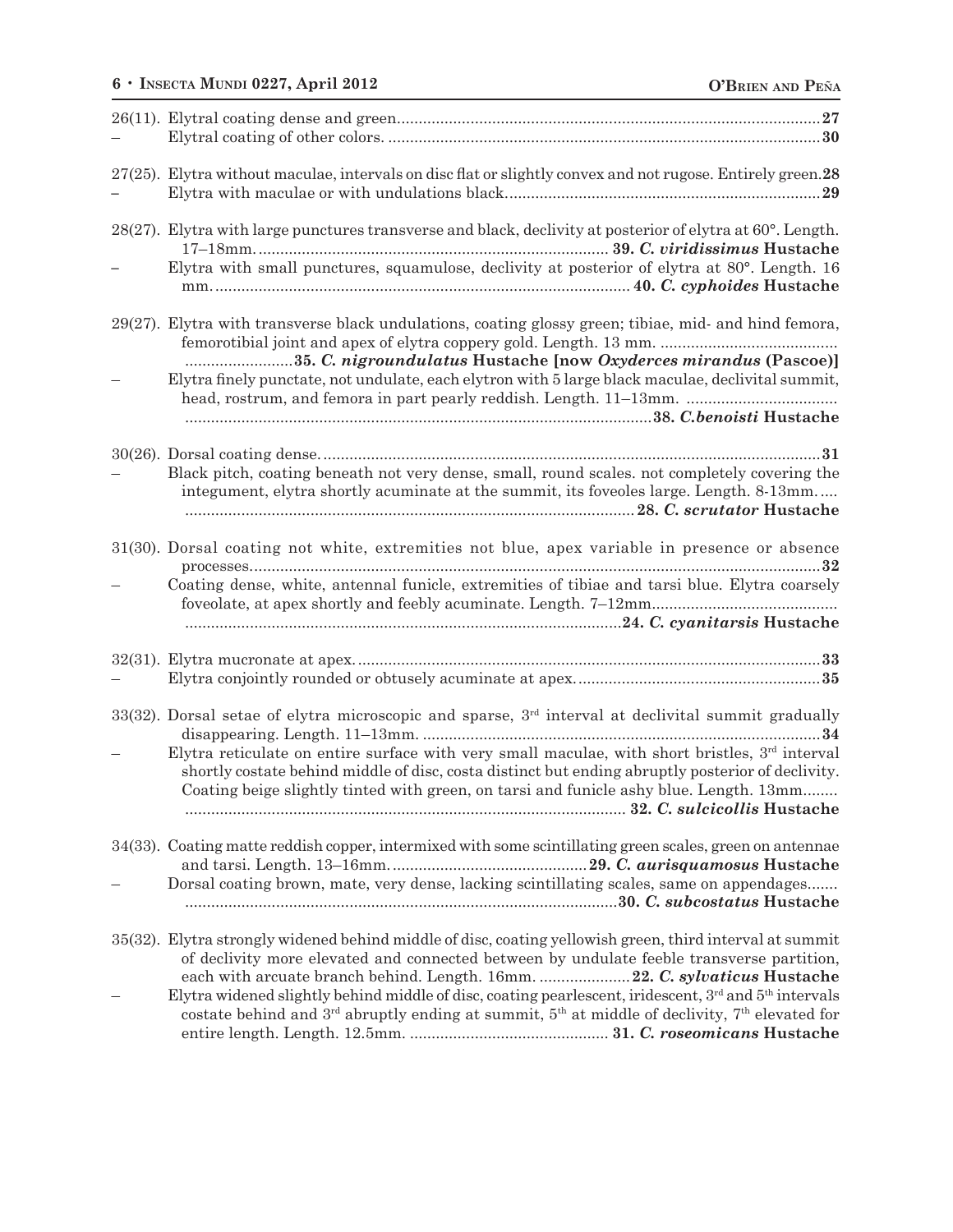| $36(2)$ . | Coating green, dense and matte, with or without white setae, elytral costae absent or feeble                                                                                                          |
|-----------|-------------------------------------------------------------------------------------------------------------------------------------------------------------------------------------------------------|
|           | Oblong, dark chestnut, coating grayish, provided with numerous white setae, $3rd$ , $5th$ , and $7th$                                                                                                 |
|           | 37(36). Elytra lacking discrete punctures, with large deep foveoles in series both regular and irregular,<br>lateral intervals rugose, 3 <sup>rd</sup> raised behind middle of disc. Length. 12–16mm. |
|           | Elytra on each elytron with three small black punctures, provided with series of not very regular<br>small foveoles, intervals of equal and feeble convexity, feebly undulate on sides. Length.       |
|           |                                                                                                                                                                                                       |
|           | Dorsal coating green, in part golden on head and rostrum, elytra with undulations transverse                                                                                                          |
|           |                                                                                                                                                                                                       |
|           | 39(38). Dorsal coating white, each elytron with 5 green punctures (each brown black in center). Length.<br>9mm7. C. viridipunctatus Hustache [now C. quadrisignatus (Boheman)]                        |
|           | Dorsal coating pale brown ocher, elytra ornate with white pattern including one cruciform                                                                                                             |
|           |                                                                                                                                                                                                       |
|           |                                                                                                                                                                                                       |

#### *Compsus obliquatus* **Hustache 1938**

Figures 1–4, 9–10, 13–14

*Compsus obliquatus* Hustache 1938: 77 *Compsus biramifer*: Jekel (nomen nudum)

**Description.** Body elongate-oblong; integument black, nearly concealed by scales; clothed densely with nacreous white and metallic blue and/or green often scintillating, round to oval, recumbent scales forming three distinct incomplete vittae on prothorax and elytra with narrow vitta on sutural interval from base to just anteriad of declivity, there moving onto interval 2 and onto 3 on declivity, short vitta on interval 4 on declivity, short broken vitta on interval 6 behind humerus and on declivity, and narrow vitta on intervals 9 and 10, and with short obliquely angled posteriorly directed branch on posterior 3/5 on intervals 4–7; medial prothoracic vitta not extending onto head; with moderately sparse, scarcely evident, recumbent, strap-like white setae; dorsal surface uneven, undulating; areas with dense colored scales distinctly impressed, areas of white scales flattened or moderately convex.

MALE: **Rostrum** 0.44× wider than long; with narrow, deep, median sulcus and lacking lateral sulci; completely clothed with dense recumbent imbricate scales, concealing integument, apical 1/2 with golden rosaceous scales, remaining scales white; with sparse, indistinct, short, strap-like setae; nasal plate glabrous, deeply triangular, with sharply carinate margins; base of triangular impression behind nasal plate with low but evident transverse carina between antennal insertions. **Head** with frons nearly flat, lacking evident fovea and with narrow sulcus, completely densely clothed uniformly with imbricate white scales, concealing integument; lacking evident punctures, with sparse indistinct pale recumbent strap-like setae. **Antennae** with scape moderately clavate, with dense elongate recumbent scales and moderately dense long coarse scale-like suberect white setae; funicular antennomeres elongate, 1 about 0.94 $\times$  as long as 2 and scarcely wider, 3 two thirds as long as 2, 4–7 subequal in length, about 1/2 as long as 2; 1–6 clothed densely with recumbent scales and coarse long setae, 7 clothed with dense fine recumbent setae, and ring of subapical moderately fine erect setae; club elongate-oval acute, 2× as long as 1 and 2, and 2× as wide as funicular antennomere 1. **Prothorax** transverse, 1.04× as wide as long, sides subparallel, weakly divergent behind apical third, there nearly straight to weakly nar-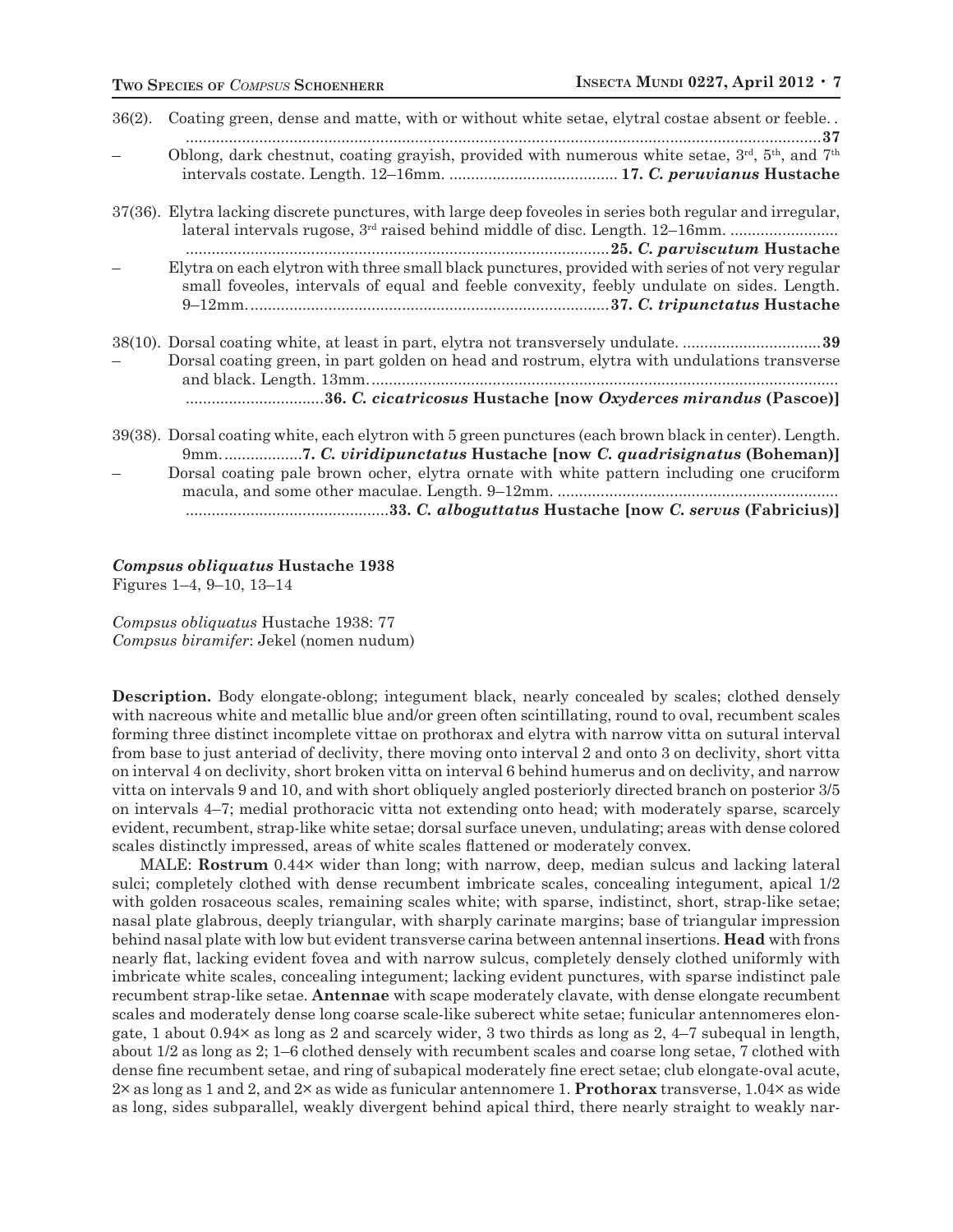

**Figures 1**–**4.** Habitus. **1)** *C. obliquatus*–male dorsal. **2)** *C. obliquatus*–male lateral. **3)** *C. obliquatus*–female dorsal. **4)** *C. obliquatus*–female lateral.

rowed base; basal margin strongly bisinuate; disc unevenly flattened, medially longitudinally broadly shallowly impressed; disc clothed with dense, recumbent, imbricate, round to oval, nacreous white, and metallic blue and green scales, many iridescent, forming three complete narrow vittae from apex to base; with small to elongate, unevenly spaced, very deep punctures; disc with moderately sparse, short, coarse, recumbent, strap-like setae. (Fig. 1–4) **Scutellum** large, narrowly rounded apically, and basally broad with straight margin; clothed with glossy, recumbent, blue scales. **Elytra** elongate-oval, subparallel behind moderately rounded projecting humeri, then sides narrowed gradually at declivity and evenly narrowed to emarginate, projecting apices; intervals clothed with dense, recumbent, imbricate, nacreous white, and vittate with blue and green, metallic scales, many scintillating; sutural interval narrowly vittate on basal 1/3, there dividing and moving laterally onto 2 and near declivity onto 3; 4 with short declivital vitta; 6 with short broken vitta ,just behind humeri and continued just behind middle; with narrow vitta on basal 1/2 of intervals 9 and 10, narrowed apically to interval 9 only; with short obliquely angulate posteriorly directed vitta on 4–7; remainder of area with nacreous white scales; strial punctures small, deep, round and distinct, unevenly distributed, separated by 5–20× own diameter; intervals uneven in width, each with sparse scarcely evident short strap-like recumbent seta; intervals 3, 5, and 7 moderately strongly unevenly raised. **Venter** completely clothed with dense recumbent, imbricate scales and moderately dense, subrecumbent, short, strap-like setae, with moderately fine, dense, unevenly spaced punctures; propleuron with broad, metallic, blue and green vitta; all sterna clothed with white and golden rosaceous scales; abdominal sternum I weakly impressed on medial basal 1/2, 1.30× as long as II; III and IV subequal in length, together 0.76 as long as II; sternum V subequal in length with II; V flattened, short and broadly truncately rounded. **Legs** stout; fore femur very strongly, asymmetrically swollen at apical 1/3; all femora with 1 or 2 blue and green maculae of scales, remaining area with dense imbricate nacreous white scales; tibiae with similar white scales and areas with metallic blue and green scales mixed with white and with long, dense, suberect, white setae on inner margin; all tibiae with strong, acute, apical, inner mucrone. **Genitalia:** Median lobe dorsally with base as wide as weakly expanded subtruncate apical 1/6, sides weakly curved; dorsally apical 1/6 open, not sclerotized (Fig. 9); ventrally evenly curved, lacking swelling (Fig. 10). **Length, pronotum and elytron:** 8.10mm. **Length, head and rostrum:** 2.40mm. **Total length:** 12.50mm.

FEMALE: Same as male except: **Venter** with metasternum and medial areas of abdominal sterna I and II clothed with recumbent metallic blue and green scales, sternum I broadly flattened basally and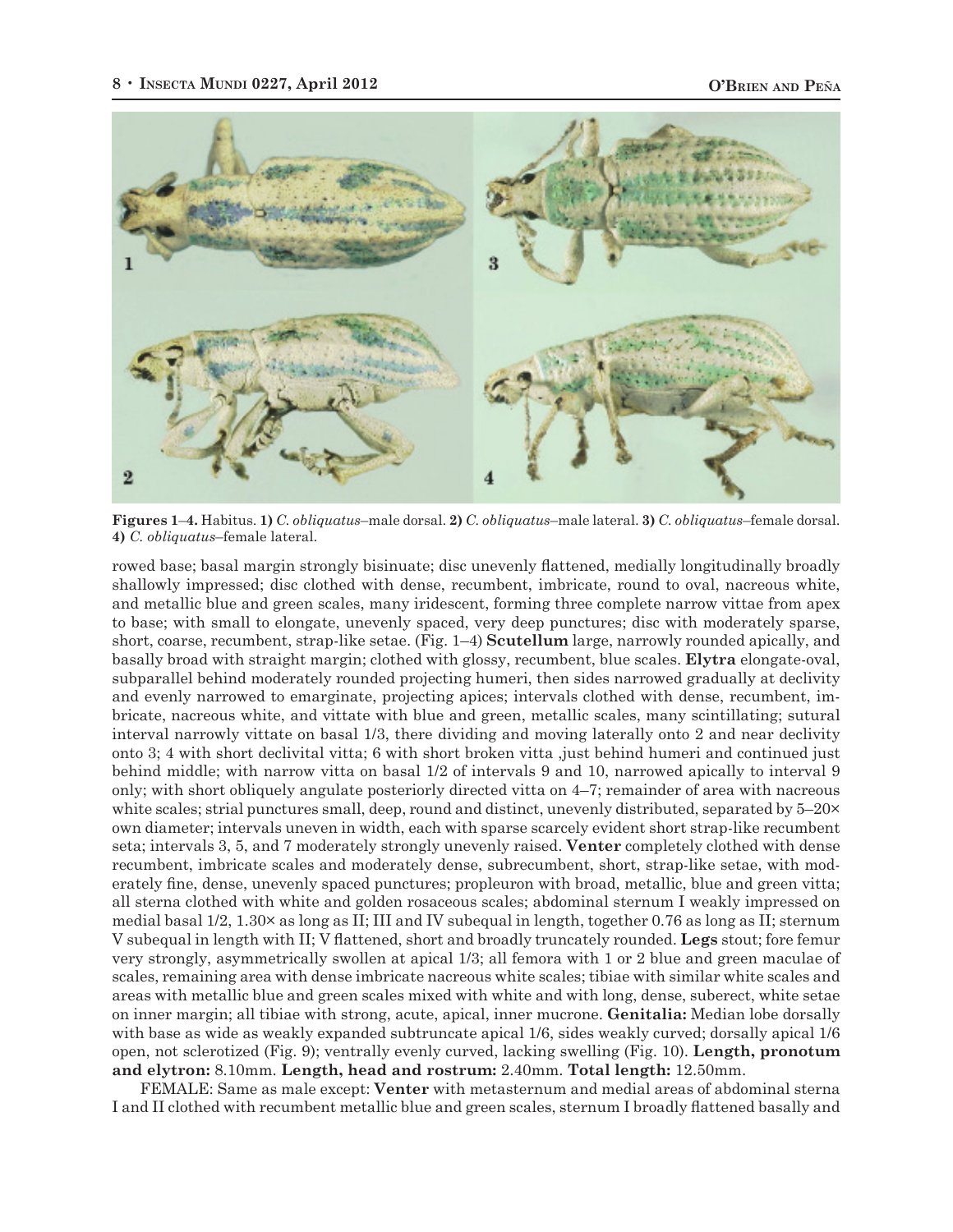

**Figures 5**–**8.** Habitus. **5)** *C. viridivittatus*–male dorsal. **6)** *C. viridivittatus*–male lateral. **7)** *C. viridivittatus*–female dorsal. **8)** *C. viridivittatus*–female lateral.

convex apically; sternum II strongly, transversely convex; sternum V narrowly, weakly, longitudinally convex along midline. **Genitalia**: Sternum VIII with plate elongate, sclerotized arms narrow, apically subtruncate, narrowly membranous between arms for entire length of plate. Spermatheca C-shaped, cornu slightly turned upward, ramus directed dorsally. **Length, pronotum and elytron:** 11.50mm. **Length, head and rostrum:** 2.80mm. **Total length:** 14.30mm.

**Remarks and comparative notes.** This species is similar to other blue, green and white, vittate or mottled species from Colombia and other South American countries. However, the sutural vitta which divides posteriorly, is directed laterally onto the second and third intervals, and reaches nearly the full length of the elytra which is not found in these other species. In addition, the metallic blue and/or green vitta or macula on interval 4 is obliquely fused across interval 5 with the complete or incomplete vitta on interval 6 just behind the middle of the elytra.

**Intraspecific variation.** This species is most variable in the color of the metallic scales, with some specimens mainly green and others mainly blue, although the mix of blue and green is most common. In general the iridescent scales are most often the green scales. The widths of the vittae are highly variable from very narrow to very wide and the vittae are broken into various lengths, sometimes forming short maculae. The range in total size is great, from 8.40 to 16.70mm.

**Range.** Known only from two departments of Colombia, Cundinamarca and Tolima.

**Material examined.** On hand for this study were 71 specimens, in ASUT, BMNH, CASC, CMNC, CWOB, FSCA, UNCM and USNM. **COLOMBIA**: **Cundinamarca:** Beltran, Vda. Paquita, Fca. El Limonae, 4º 6122, 74º 80348W, citrus, M. Zambrano, 268m. no date (10); Girardot, 3 June 1965 (3), 6 June 1965 (8), 11 June 1965 (7), 13 June 1965 (6), J. A. Ramos; Girardot, 17 June 1982, Clark & Cave (2). **Tolima**: Espinal, Vda. Agua Blanca, Finca La Cuba, 4º20455N, 74º88163W, 331m, on Tahiti lime, *Citrus aurantifolia*, Legator: W. King (35).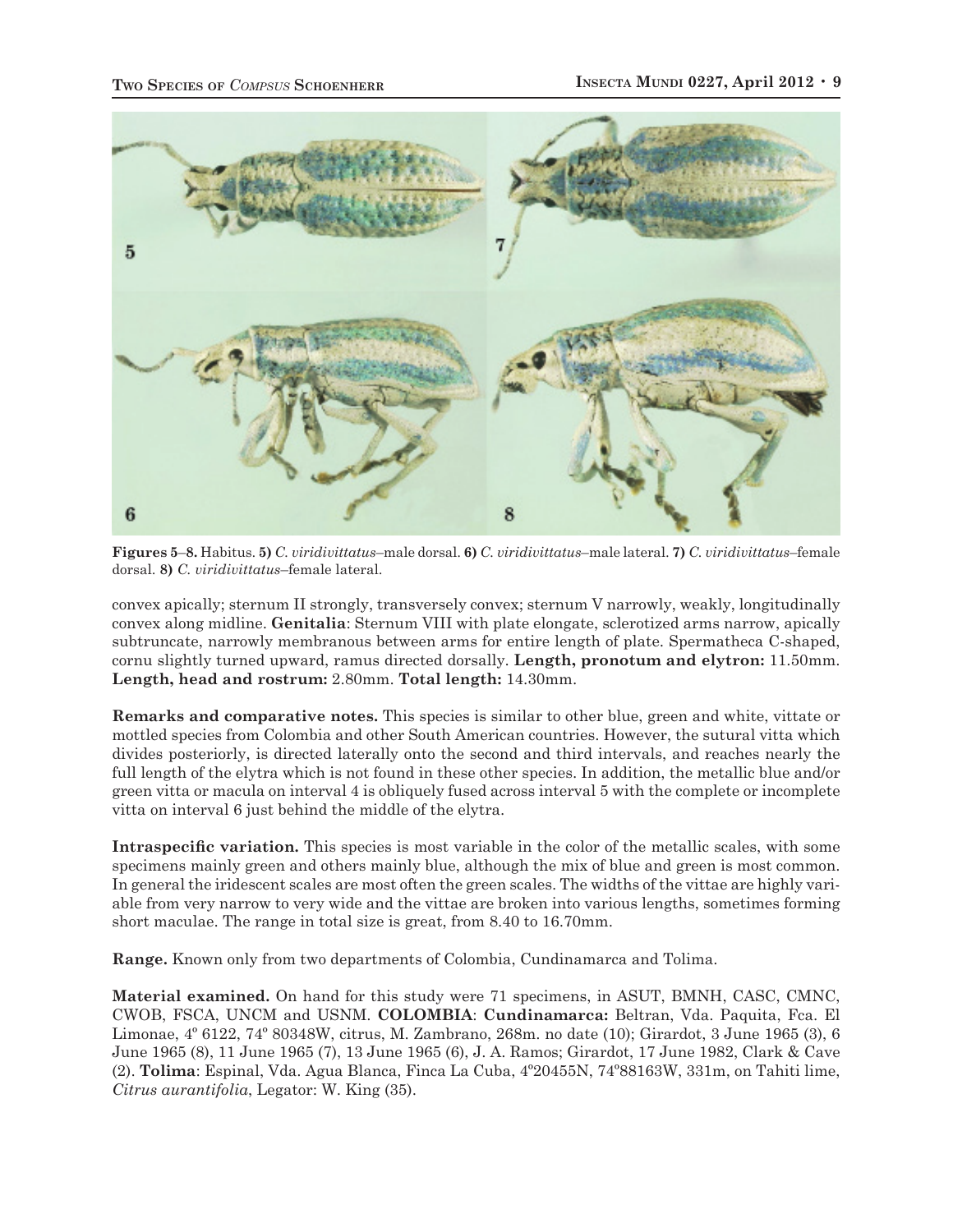

**Figures 9**–**12.** Male median Lobe. **9)** *C. obliquatus*–dorsal. **10)** *C. obliquatus* –lateral. **11)** *C. viridivittatus*–dorsal. **12)** *C. viridivittatus*–lateral.

#### *Compsus viridivittatus* **(Guérin-Méneville) 1855** Figures 5–8, 11–12, 15–18

*Platyomus viridivittatus* Guérin-Méneville 1855: 592 *Compsus viridilineatus*: Jekel (nomen nudum)

**Description.** Body elongate-oblong; integument black, nearly concealed by scales; clothed densely with nacreous white and metallic blue and/or green often scintillating, round to oval, recumbent scales forming three distinct vittae on prothorax and elytra; medial prothoracic vitta extending onto head as broad apically acute triangle; and with moderately sparse, scarcely evident, recumbent, strap-like setae; with no areas of white, or of blue and green colored scales raised or impressed, all on same level except for convex elytral intervals 3, 5, 7, and 9.

MALE: **Rostrum** 0.33× wider than long; with narrow deep median impression, broader apically; and pair of shorter, obliquely angled, lateral sulci; basal 1/2 completely clothed with dense erect scales, concealing integument, apical 1/2 with recumbent imbricate scales, all scales white; with sparse, indistinct, short, strap-like setae; nasal plate glabrous, deeply triangular, with sharply carinate margins. **Head** with frons weakly convex, flattened medially, with small fovea and narrow sulcus, densely clothed with imbricate white scales, concealing integument; area behind frons with median, sub triangular macula of metallic blue scales reaching base of head; remainder of head clothed with dense white scales; base of head with sparse fine punctures evident, each with indistinct white recumbent strap-like seta. **Antennae** with scape moderately clavate, with dense elongate recumbent mainly white scales, with few blue scales at base, and moderately dense long coarse scale-like suberect white setae; funicular antennomeres elongate, 1 about 0.90× as long as 2 and scarcely wider, 1 about 0.33× longer than 3; 4–6 subequal in length, 1/2 as long as 2; 7 subequal in length to 3; 1-6 clothed densely with recumbent scales and coarse long setae, 7 clothed with dense coarse recumbent setae, and ring of subapical moderately fine erect setae; club elongate-oval acute, 2.0× as long as and 2.0× as wide as funicular antennomeres 1 and 2. **Prothorax** transverse, 1.19× as wide as long, sides weakly rounded behind apical third, then weakly narrowed to base; basal margin very strongly bisinuate; disc unevenly convex, not longitudinally impressed; disc clothed with dense, recumbent, imbricate, round to oval, nacreous white, and metallic blue and green scales, many iridescent, forming three complete narrow vittae from apex to base; with small to elongate, unevenly spaced, very deep punctures; apical margin with transverse narrow band extending to ventral area; disc with moderately sparse, short, coarse, recumbent, strap-like setae (Fig. 5–8). **Scutellum** large, narrowly rounded basally and apically broad with rounded margin; clothed with glossy, recumbent, blue scales. **Elytra** elongate-oval, subparallel behind obliquely angled, subacute humeri, then sides narrowed gradually at declivity and evenly narrowed to emarginate, projecting apices; intervals clothed with dense, recumbent, imbricate, nacreous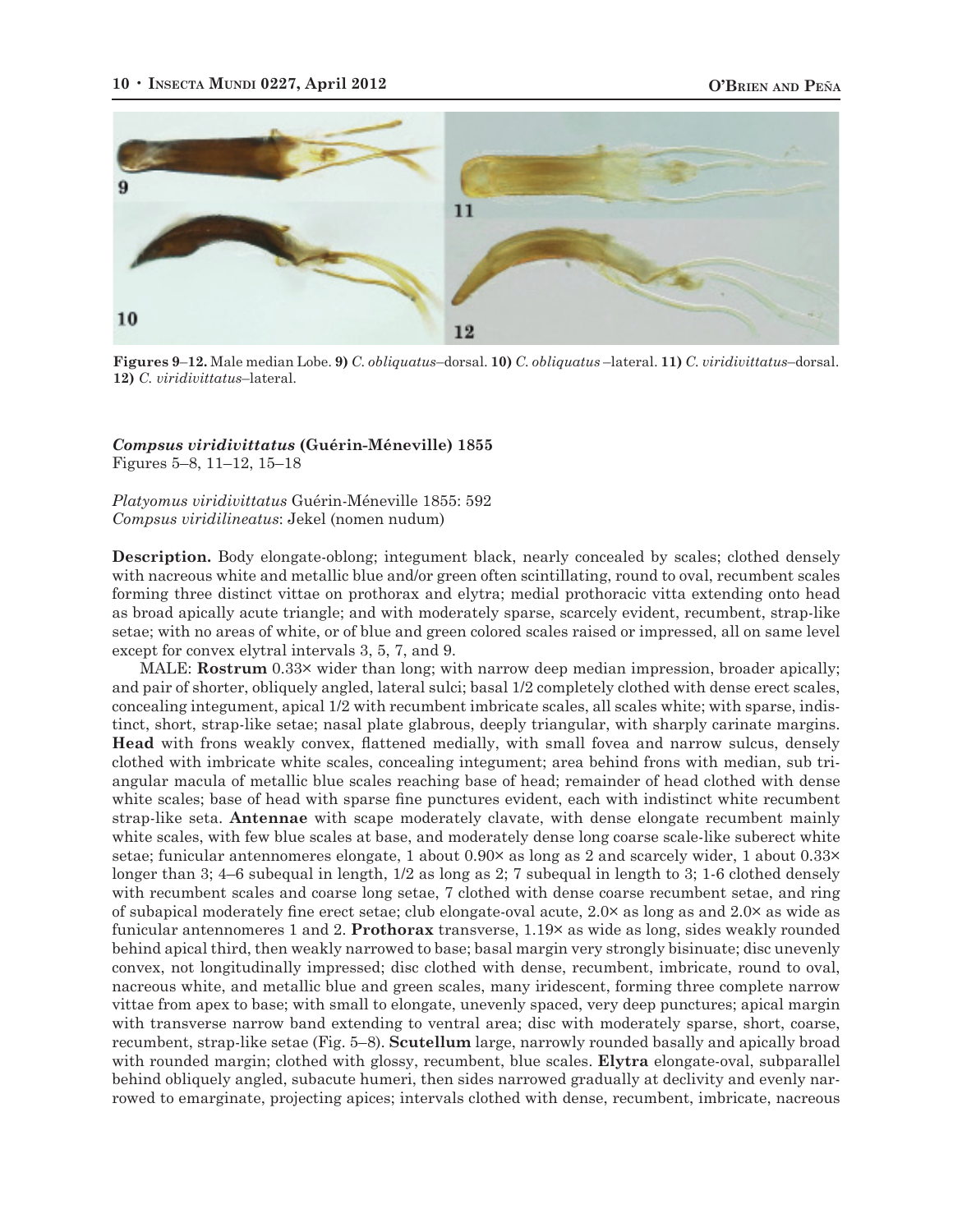

**Figures 13**–**18.** Female genitalia. **13)** *C. obliquatus*–sternum VIII. **14)** *C. obliquatus*–spermatheca. **15)** *C. viridivittatus*–sternum VIII. **16)** *C. viridivittatus*–spermatheca. **17)** *C. viridivittatus*–ovipositor, dorsal view. **18)** *C. viridivittatus*–ovipositor, lateral view.

white, and vittate with blue and green, metallic scales, many scintillating; intervals 2, 3, and 4 behind base forming broad blue and green vitta, reaching to near apex of declivity, extending laterally at base of intervals 5 and 6, just behind humeri; with sinuate similar vitta on parts of intervals 7, 8, and 9, narrowed basally and apically; remainder of nacreous white scale coating; strial punctures small to large, deep, round and distinct, unevenly distributed, separated by 10–12× own diameter; intervals uneven in width, each with sparse scarcely evident short strap-like recumbent seta; intervals 3, 5, and 7 strongly subcarinately raised. **Venter** completely clothed with dense recumbent, imbricate scales and moderately dense, subrecumbent, short, strap-like setae, with fine, sparse, unevenly spaced punctures; propleuron with broad, metallic, blue and green vitta; prosternum behind procoxae and metasternum in medial area with similar colored maculae, remaining scales nacreous white; sternum II with pair of similar, submedian, round maculae; sternum I weakly impressed on medial basal 1/2, 1.40× as long as II; III and IV subequal in length, together 0.70 as long as II; sternum V slightly shorter than II, 0.90× as long; V flattened, short and broadly truncately rounded. **Legs** stout; forefemur very strongly, asymmetrically swollen at apical 1/3; all femora with 1 or more blue and green maculae of scales, remaining area with dense imbricate nacreous white scales; tibiae with similar white scales and with long, dense, suberect, white setae on inner margin; fore- and midtibiae with strong, acute, apical mucrone; hind tibia lacking mucrone. **Genitalia:** Median lobe broadest at base dorsally, sides straight and narrowed to apical 1/5, there rounded to apex; dorsally apical 1/5 open, not sclerotized (Fig. 11); ventrally with subapical, strong, angulate swelling (Fig. 12). **Length, pronotum and elytron:** 8.10mm. **Length, head and rostrum:** 2.40mm. **Total length:** 10.50mm.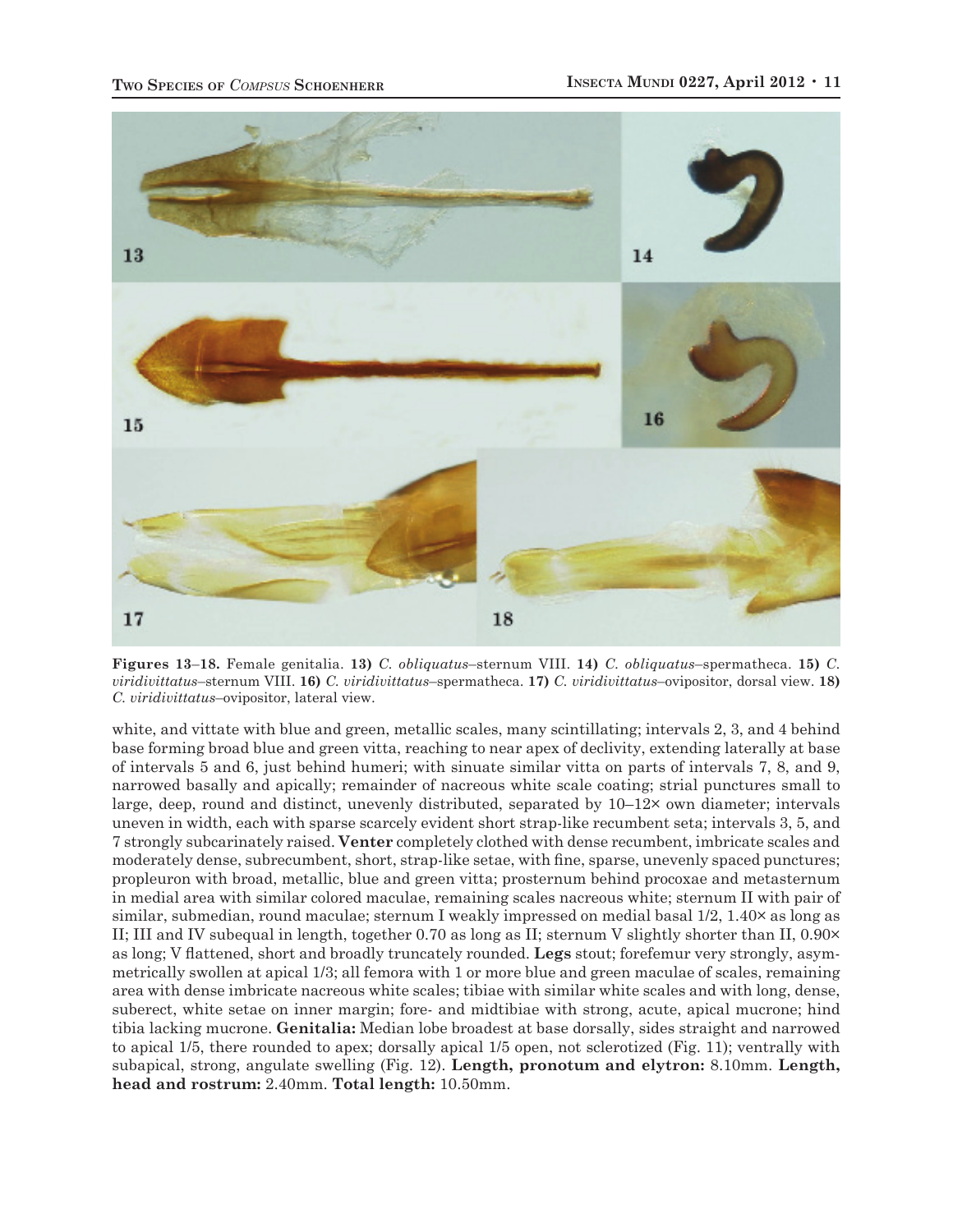FEMALE: Same as male except: **Venter** with metasternum and medial areas of abdominal sterna I and II clothed with recumbent metallic blue and green scales, sternum I broadly flattened basally and convex apically; sternum II strongly, transversely convex; sternum V narrowly weakly longitudinally convex along midline. **Genitalia:** Sternum VIII with plate oblong-oval, sclerotized arms broad and apically broadly rounded, narrowly membranous between arms for length of plate (Fig. 15); spermatheca C-shaped, cornu directed subapically, scarcely turned dorsally, ramus strongly directed dorsally, slightly longer than cornu, collum narrowing from narrow base to subacute apex (Fig. 16). Coxites with several long ante-apical setae; styli short, 3.3× longer than width at base, apically rounded (Fig. 17–18). **Length, pronotum and elytron:** 11.50mm. **Length, head and rostrum:** 2.80mm. **Total length:**  14.30mm.

**Remarks and comparative notes.** This species although similar to other blue, green and white vittate or mottled species, can be distinguished from them by the four vittae which extend nearly the full length of the elytra, not found in these other species. The extension of the medial prothoracic vitta as a blue and green triangular macula on the base of the head is diagnostic for this species as well.

**Intraspecific variation.** This species is most variable in the color of the metallic scales, with some specimens mainly green and others mainly blue, although the mix of blue and green is most common. In general the iridescent scales are most often the green scales. The widths of the vittae are extremely variable from very narrow to very wide. The range in total size is great, from 9.00 to 15.70mm.

**Range.** Known only from numerous widespread departments of Colombia, from Antioquia in the North West to Santander in the North East and south through several departments to Valle del Cauca and Tolima.

**Material examined.** On hand for this study were 182 specimens which are deposited in ASUT, BMNH, CASC, CMNH, CWOB, FSCA, UNCM, and USNM. **COLOMBIA**: **Antioquia:** Tamesia, Finca Cristalina, on tangelo (17); Vda. El Libano, 984m, 5º 90657N, 75º 68961W, Hydrangea, citrus, B. Rengift, no date (25). **Caldas:** Chichina, Finca Indiana, on orange, no date, no collector (14); Chichina, Vda. Morano, 12-19-2008, C. Mejia leg. On orange, Citrus Salustiana (9); Neira, Vda. Los Planes, Dec. 10.2008, on citrus, Albeiro L. (13). **Cundinamarca:** Beltran, Vda. Paquita, Fca. El Limonae, 4º 6122N, 74º 80348W, citrus, M. Zambrano, 268m. no date (8); **Quindio**: Armenia, on citrus, 7-III-1998, J. E. Peña Ref. # 23-98 (6); La Tabaida, Vda. Argentina, Fca. Pernambuco [ca 1200 m] 4º 4622N, 75º 015W, on sweety orange, J. H.Patacino (11); Montenegro, 19-11-1997, J. E. Peña, Citrus, leaves, roots, fruits, Ref. # 17-97 (3); **Risaralda**: Belen de Umbria, Finca Buenos Aires, 12-10-2008, on Citrus, A. Ramirez (18), same except, 11-9-2008 1140m. 5º 1422N, 75º 84373W, on citrus(tangelo), C. Galves (4); Pereira, Feb. 9.2009, 1211m., 4º 80189N, 75º 84781W, on Arachis pintoi, C.Tovar (10), Same except, 4º 82673N, 75º 77531W, 1245m., 2-9-2009, on citrus (Valencia), C. Galves (5), same except, Vda. Combia, Dec. 4, 2008, 1211 m., on Lily grass, G. Galves (1). **Santander**: Lebrija, Vda. La Esmeralda, Fca. Las Palmas,[ about. 1100 m], Feb. 3 2009, Tangerine Arrayana 7º 14366N, 73º 22719W, L. Velandia(10). **Tolima**: Armero, Guayabal, Vda. La Palmera, Fca. Limoniales, 286m., Feb. 13 2009 on Tahiti lime W. King 3º 04622N, 74º 85454W. (5); 4km. SE Ibague, 19 June 1982, Clark & Cave (2). **Valle del Cauca**: Caicedonia, Finca Las Brisa & Las Palmas, no date, on Arachis pintoi, 4º 40340N, 75º 86317W, [Patacino ?], 1066m., (7); same except, on Valencia orange, Patacino (8); Sevilla, Vda Palmichal, on sweety orange, leg. Patacino (5).

#### **Acknowledgments**

We thank the following scientists who collected the bulk of the specimens and presented them for this study: J. Palacino, A. Castaneda, H. Guarin, J. Jimenez, J. Cardenas, H. Mateus, and A. Carabali, of ICA and CorpoICA, Colombia. In addition we thank Michael Thomas and Paul J. Skelley, both of the Florida State Collection of Arthropods, Gainesville FL for their assistance with the Automontage equipment used for photography and Nico Franz for invaluable help in producing the plates. In addi